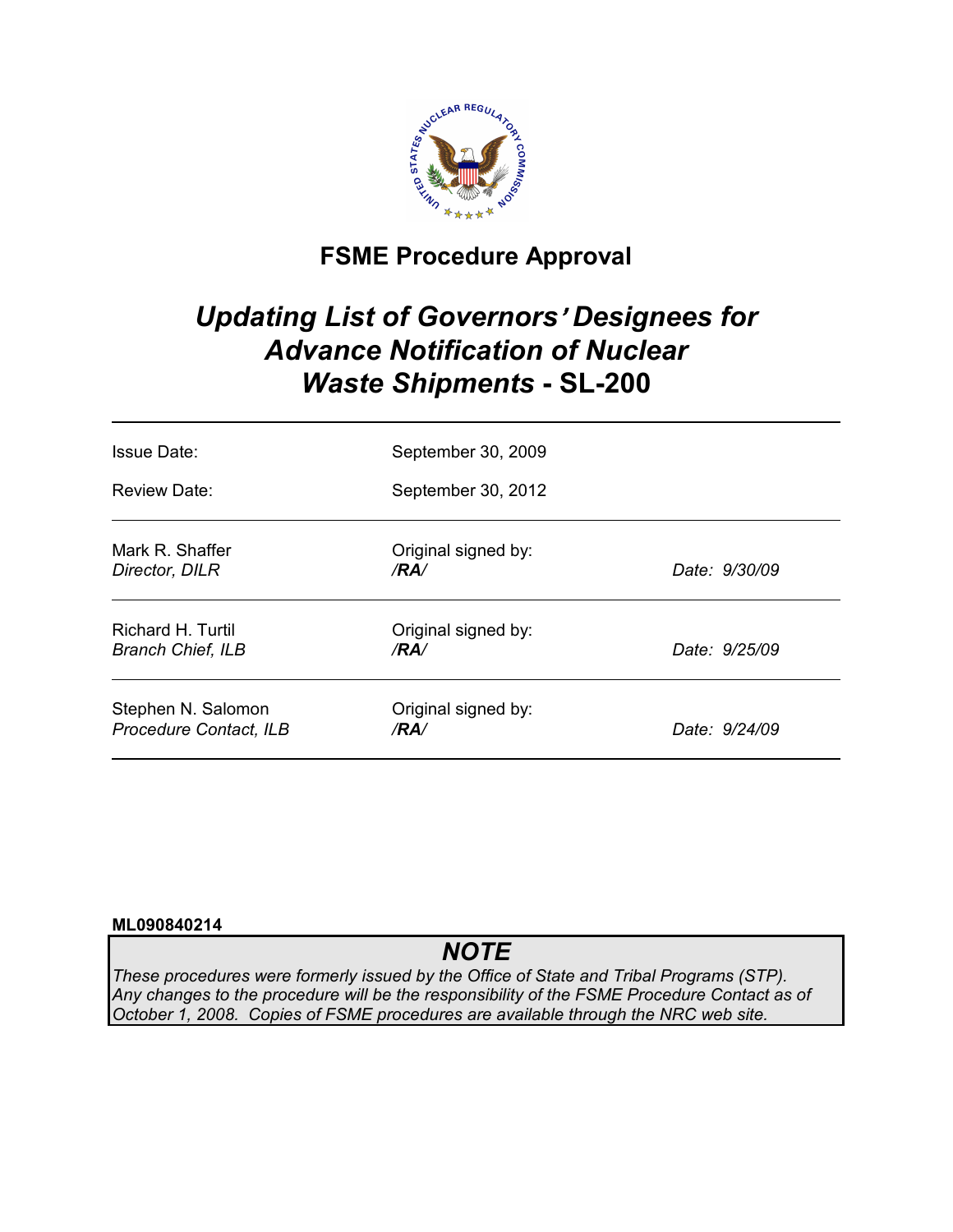

**Issue Date: 9/30/2009**

## **I. INTRODUCTION**

This procedure describes the process to be followed to update the "List of Governors" Designees Receiving Advance Notification of Transportation of Nuclear Waste."

### **II. OBJECTIVE**

To ensure that the "List of Governors' Designees Receiving Advance Notification of Transportation of Nuclear Waste" is published annually in the *Federal Register* (FR) on or about June 30 to reflect any changes in State contact information.

### **III. BACKGROUND**

The U.S. Nuclear Regulatory Commission (NRC) regulations in 10 CFR Parts 71 and 73 require advance notification to Governors or their designees by NRC licensees prior to transportation of certain shipments of nuclear waste and spent fuel. The advance notification covered in Part 73 is for spent nuclear fuel shipments and the notification for Part 71 is for large quantity shipments of radioactive waste (and spent nuclear reactor fuel not covered under Part 73). NRC regulations require the list of the names and mailing addresses of the Governors' designees receiving advance notification of these shipments to be annually updated and published in the FR on or about June 30 to reflect any changes in information. The Intergovernmental Liaison Branch, (ILB), Division of Intergovernmental Liaison and Rulemaking (DILR), Office of Federal and State Materials and Environmental Management Programs (FSME) is assigned the responsibility to update this list and to ensure publication in the FR.

### **IV. ROLES AND RESPONSIBILITIES**

- A. The Director, DILR, has overall responsibility for the review and approval of the FR notice, which includes the updated list of Governors' designees, and the NRC letter requesting modifications or updated information.
- B. ILB staff within DILR prepares the NRC letter requesting modifications or updated information, updates the list of Governors' designees, and prepares the FR notice, which includes the updated list of Governors' designees.

### **V. GUIDANCE**

A. In late February/early March, the ILB staff will prepare a letter, which will include the most current list of Governors' designees (the updated version from the previous year), to the Governors' designees requesting modifications or updated State contact information (see Appendix A). The letter should request changes in designee or other State contact information changes by May 15.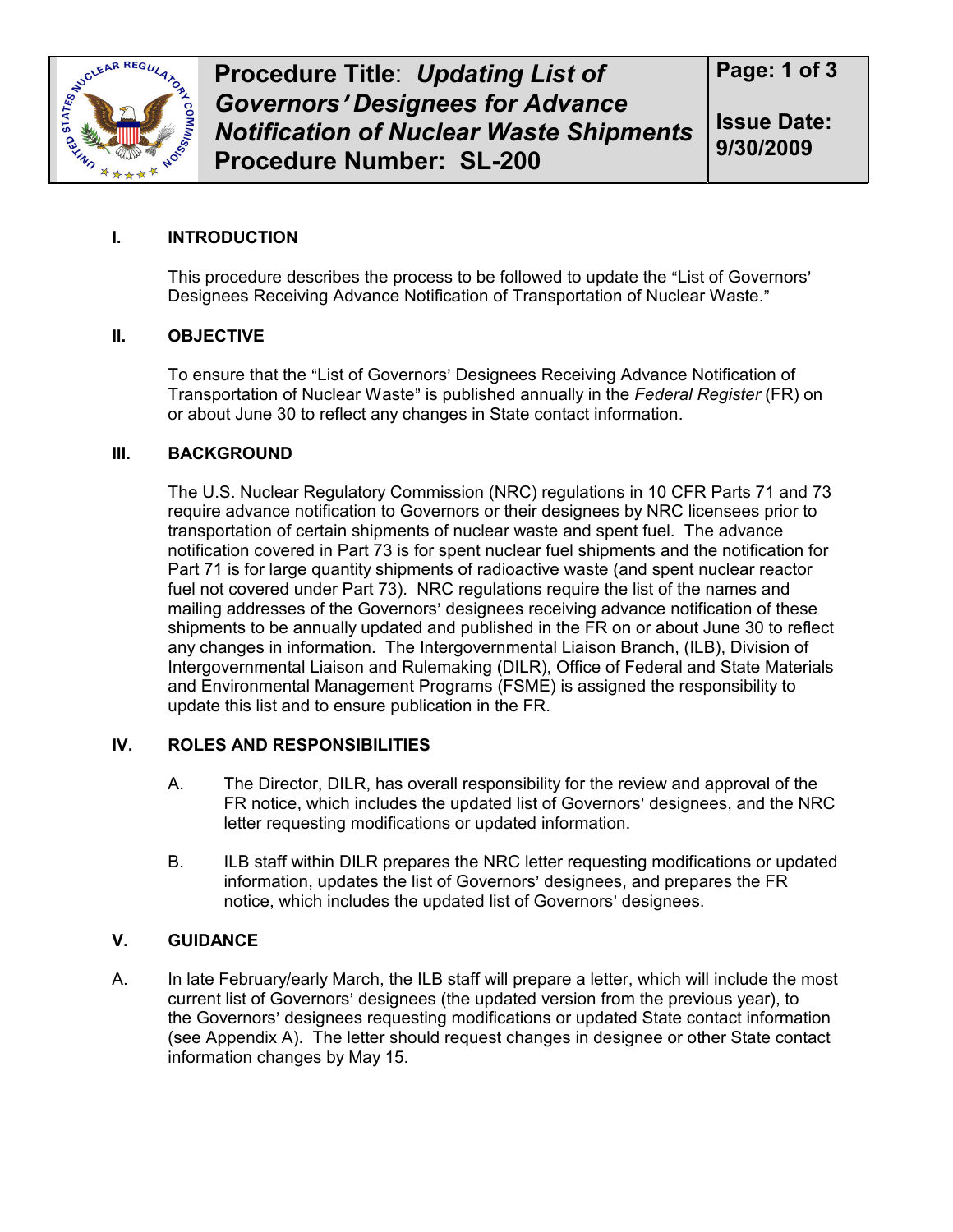- B. The ILB staff will coordinate the draft letter with the appropriate Office of Nuclear Security and Incident Response staff in the Information Security Branch and in the Fuel Cycle and Transportation Security Branch to ensure that any relevant current safeguards information requirements are included.
- C. Based on changes received in response to the letter mentioned in paragraph V.A (above), ILB staff will update the list of Governors' designees. For those States that do not respond or those that reply with incomplete information, ILB staff will follow up by phone or e-mail to ensure that the requested information is complete. All letters and emails received in response to this request will be entered into ADAMS with a different accession number than the request because they are official government correspondence. This package is non-public because it contains personal email addresses that cannot be published in the FR.
- D. After all information is received and ILB staff compiles a complete list reflecting current Governors' designees, ILB staff will draft a revised FR notice and provide this to the Rulemaking and Directives Branch of the Office of Administration for publication (see Appendix B). ILB staff will ensure that sufficient time is allowed for review and approval of the draft FR notice by DILR management in time for publication in the FR on or about June 30. ILB staff will submit the revised FR notice to the Rulemaking and Directives Branch at least one week in advance to ensure publication in the FR on or about June 30.
- E. ILB staff will ensure that all the requested contact information is transmitted to the FSME State Contacts data base manager to be entered into the data base and FSME website on a periodic basis.
- F. After the List of Governors' Designees Receiving Advance Notification of Transportation of Nuclear Waste appears in the FR, the ILB staff will draft an Item of Interest from DILR that will be forwarded to the EDO (Appendix C).

### **VI. APPENDIX**

Appendix A - Sample Letter to Governors' designees. Appendix B - Sample *Federal Register* notice. Appendix C - Sample Item of Interest from DILR to the EDO.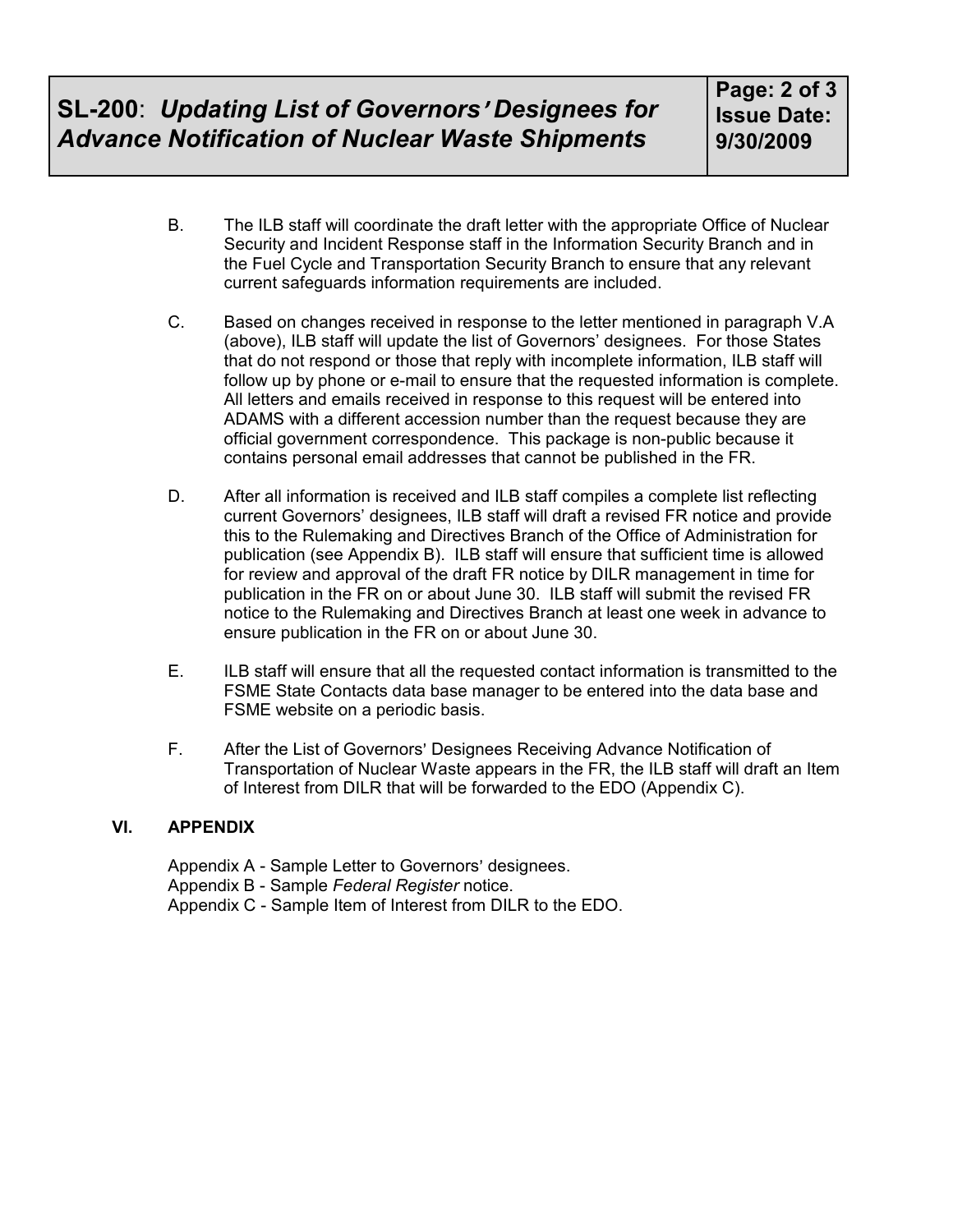#### **VII. REFERENCES**

Advance Notification to States of Transportation of Certain Types of Nuclear Waste (47 FR 596-604, January 6, 1982).

### **VIII. ADAMS REFERENCE DOCUMENTS**

For knowledge management purposes, listed below are the most recent annual letters to Governors' Designees, the Federal Register, and previous revisions of this procedure, that have been entered into the NRC's Agencywide Document Access Management System (ADAMS).

| No. | <b>Date</b> | <b>Document Title/Description</b><br><b>Accession Number</b>                                                                                |             |
|-----|-------------|---------------------------------------------------------------------------------------------------------------------------------------------|-------------|
| 1   | 7/16/09     | Federal Register Notice - Governors' Designees<br>Receiving Advance Notification of Transportation of<br>Nuclear Waste & Published FRN      | ML091750004 |
| 2   | 5/8/09      | Annual Letters to Governors' Designees to Update<br>Parts 71/73 State Transportation Contacts                                               | ML091120053 |
| 3   | 7/24/09     | <b>Response Letters and Emails</b>                                                                                                          | ML092050098 |
| 4   | 6/25/08     | Federal Register Notice - Governors' Designees<br>Receiving Advance Notification of Transportation of<br><b>Nuclear Waste</b>               | ML081750362 |
| 5   | 4/9/08      | Annual Letters to Governors' Designees To Update<br>Parts 71/73 State Transportation Contacts                                               | ML080980277 |
| 6   | 6/8/05      | STP Procedure SL-200, Updating List of Governors'<br>Designees for Advance Notification of Nuclear<br><b>Waste Shipments</b>                | ML052250020 |
| 7   | 6/8/05      | STP Procedure SL-200, Updating List of Governors'<br>Designees for Advance Notification of Nuclear<br>Waste Shipments (red line/strike out) | ML052250021 |
| 8   | 7/30/02     | STP Procedure SL-200, Updating List of Governors'<br>Designees for Advance Notification of Nuclear<br><b>Waste Shipments</b>                | ML023070002 |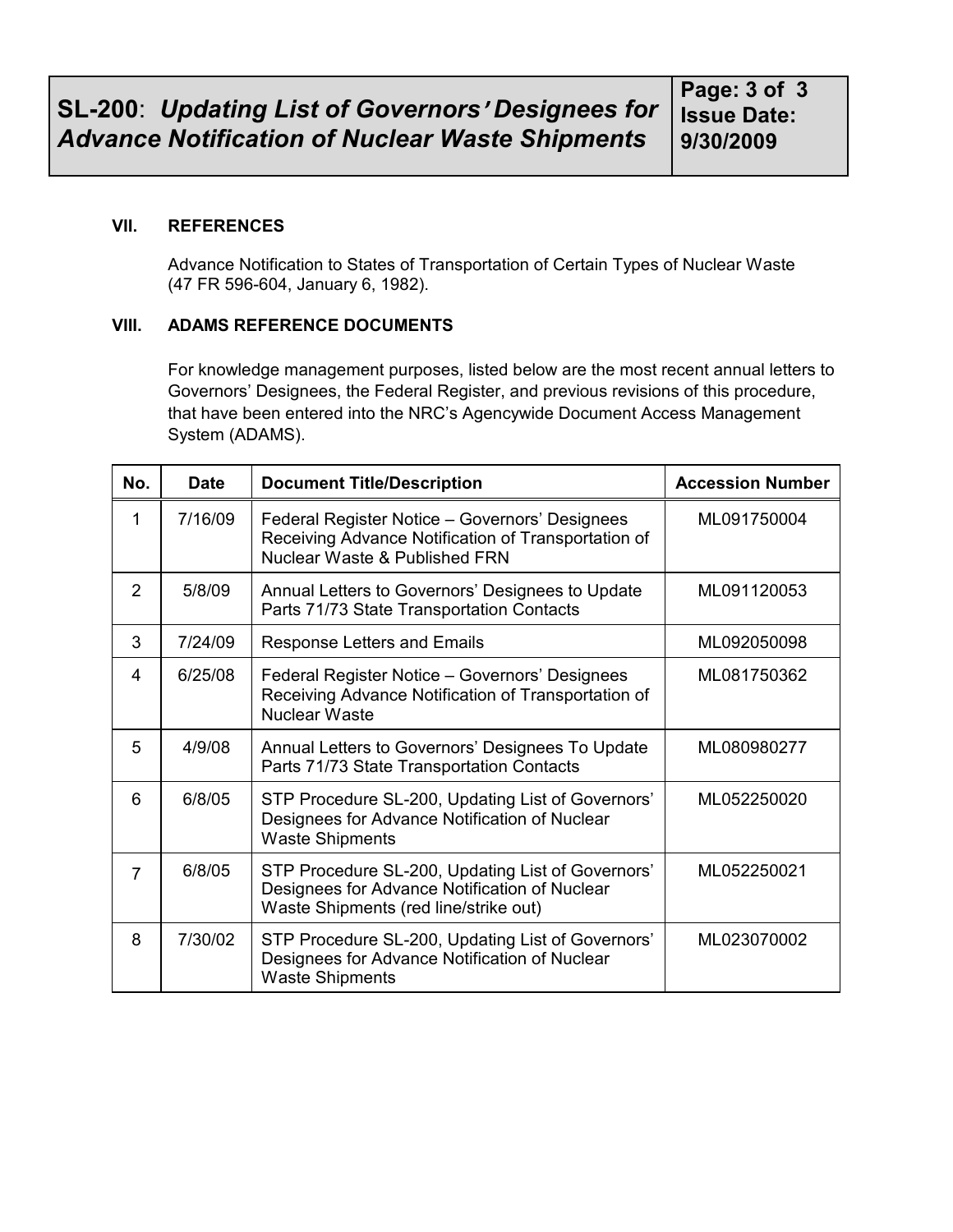## **Appendix A Sample Letter to Governors' Designees [Based on ML091120053]**

February/March , YYYY

[NAME Governor's Designee] [Address]

Dear [NAME Governor's Designee]:

You are listed as the State official designated by your Governor to receive advance notification of transportation of certain shipments of nuclear waste and spent fuel through your State, as required by Section 301 of Public Law 96-295 and implemented by provisions in Title 10 of the Code of Federal Regulations (CFR), Parts 71 and 73. You are also the designated State official to receive advance notification of other shipments of certain radioactive materials from U.S. Nuclear Regulatory Commission (NRC) and Agreement State licensees as part of the enhanced security measures issued by the NRC following the terrorist events of September 11, 2001.

The applicable portions of the regulations that pertain to advance notification and to the physical protection of these shipments while in transit are enclosed. They may also be found on the Web at: http://www.nrc.gov/reading-rm/doc-collections/cfr/part071/part071-0097.html and http://www.nrc.gov/reading-rm/doc-collections/cfr/part073/part073-0037.html, respectively.

We are required to publish an updated list of Governors' designees in the *Federal Register* on or about June 30 of each year. For [current year], it is necessary that you contact us to verify the following Governor designee information for your state:

[NAME Governor's Designee] [Address] [Telephone Number] [24 Hour Telephone Number] [Fax Number]

**By May 15, 2XXX, please (1) confirm the information above is accurate, or (2) provide us with corrected designee information. Provide your responses to [ILB Staff Member] of my staff by phone at [301-xxx-xxxx], by E-mail at [firstname.lastname@nrc.gov], or by Fax at [301-xxx-xxxx].** 

The current, complete list of Governors' designees, including addresses and phone numbers, may be found on NRC's Office of Federal and State Materials and Environmental Management Programs' (FSME) website at: http://nrc-stp.ornl.gov/special/designee.pdf.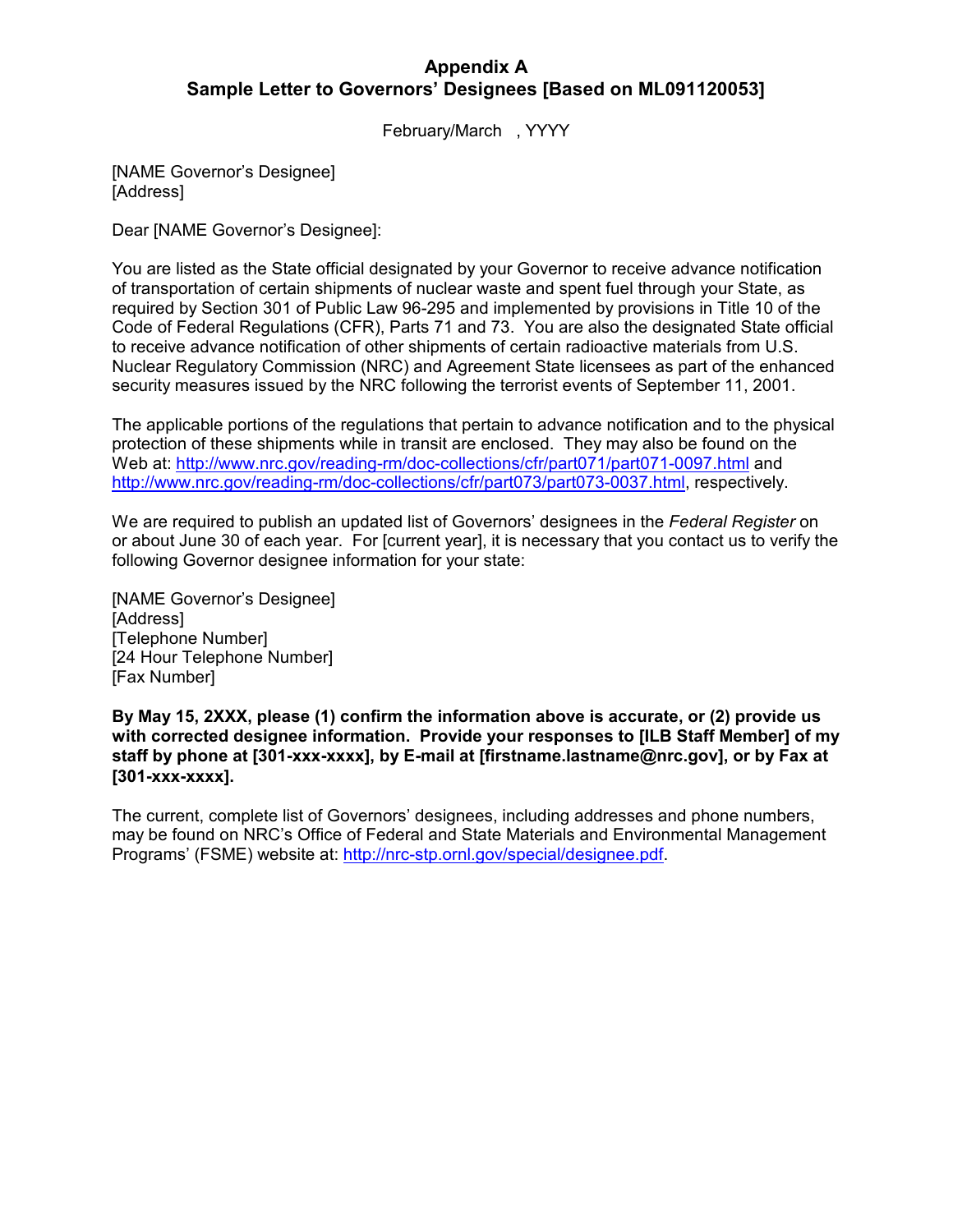# **Appendix A (Continued)**

Finally, NRC recognizes the importance of quick and timely communication of information to the States. NRC maintains an E-mail distribution system to provide information to Governorappointed State Liaison Officers and State Radiation Control Program Directors; similarly, we seek to maintain a dedicated list server for Governors' designees in order to provide nonsafeguards information electronically. Thus, **we request that you also provide an E-mail address so that we may communicate this information to you in an expedited fashion.**  We will not publish your E-mail address in the *Federal Register*, but will use it only to provide information to you in a manner that is timelier than regular mail service.

During the year, please keep us informed of changes in Governor designee phone, address, and E-mail contact information which may arise.

Your cooperation in this matter is greatly appreciated.

Sincerely,

 [NAME], Director Division of Intergovernmental Liaison and Rulemaking Office of Federal and State Materials and Environmental Management Programs

Enclosure: Applicable portions of 10 CFR Parts 71 and 73 NRC regulations

| Distribution:             |                               |            |                     |
|---------------------------|-------------------------------|------------|---------------------|
| DILR r/f                  | FSME r/f                      | RidsFsmeOd | RSLOs (6) DCD(SP03) |
|                           | [Appropriate Staff], NSIR/DSP |            |                     |
|                           | [Appropriate Staff], NSIR/DSO |            |                     |
| [Appropriate Staff], FSME |                               |            |                     |

#### **MLXXXXXXXXX**

| <b>OFC</b>  | <b>FSME/DILR</b>      | NSIR/DSO       | <b>FSME/DILR</b> | <b>FSME/DILR</b>  | <b>FSME/DILR</b> |
|-------------|-----------------------|----------------|------------------|-------------------|------------------|
| <b>NAME</b> | [ILB Staff<br>Member] | [Branch Chief] | [Branch Chief]   | [Deputy Director] | [Director]       |
| <b>DATE</b> | MM/DD/YY              | MM/DD/YY       | MM/DD/YY         | MM/DD/YY          | MM/DD/YY         |

OFFICIAL RECORD COPY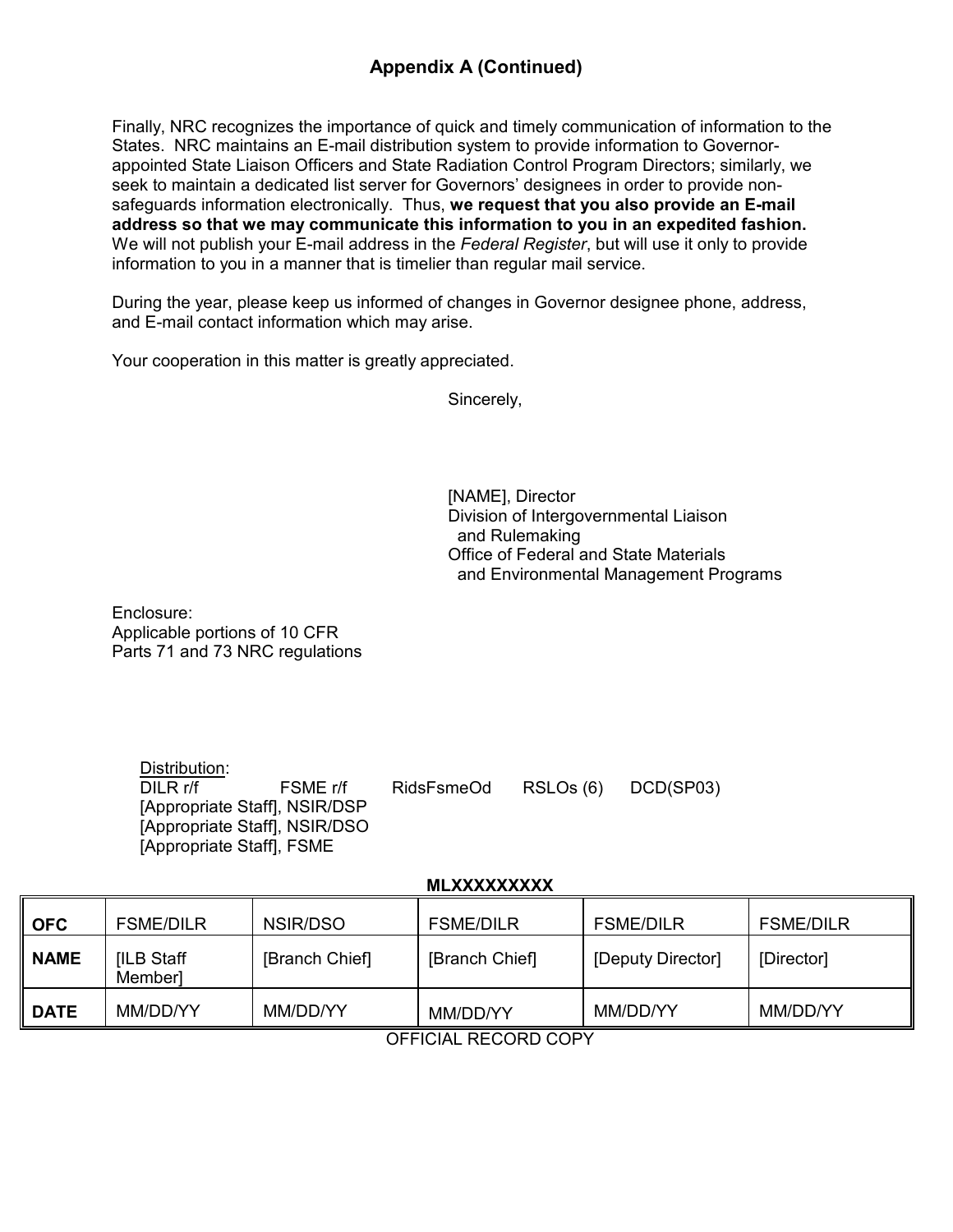# **§ 71.97 Advance notification of shipment of irradiated reactor fuel and nuclear waste.**

(a) As specified in paragraphs (b), (c) and (d) of this section, each licensee shall provide advance notification to the governor of a State, or the governor's designee, of the shipment of licensed material, through, or across the boundary of the State, before the transport, or delivery to a carrier, for transport, of licensed material outside the confines of the licensee's plant or other place of use or storage.

(b) Advance notification is required under this section for shipments of irradiated reactor fuel in quantities less than that subject to advance notification requirements of  $\S$  73.37(f) of this chapter. Advance notification is also required under this section for shipment of licensed material, other than irradiated fuel, meeting the following three conditions:

(1) The licensed material is required by this part to be in Type B packaging for transportation;

(2) The licensed material is being transported to or across a State boundary en route to a disposal facility or to a collection point for transport to a disposal facility; and

(3) The quantity of licensed material in a single package exceeds the least of the following:

(i) 3000 times the  $A_1$  value of the radionuclides as specified in appendix A, Table A-1 for special form radioactive material;

(ii) 3000 times the A2 value of the radionuclides as specified in appendix A, Table A-1 for normal form radioactive material; or

(iii) 1000 TBq (27,000 Ci).

(c) *Procedures for submitting advance notification*. (1) The notification must be made in writing to the office of each appropriate governor or governor's designee and to the Director, Division of Nuclear Security, Office of Nuclear Security and Incident Response.

(2) A notification delivered by mail must be postmarked at least 7 days before the beginning of the 7-day period during which departure of the shipment is estimated to occur.

(3) A notification delivered by any other means than mail must reach the office of the governor or of the governor's designee at least 4 days before the beginning of the 7-day period during which departure of the shipment is estimated to occur.

(i) A list of the names and mailing addresses of the governors' designees receiving advance notification of transportation of nuclear waste was published in the Federal Register on June 30, 1995 (60 FR 34306).

(ii) The list will be published annually in the Federal Register on or about June 30 to reflect any changes in information.

(iii) A list of the names and mailing addresses of the governors' designees is available on request from the Director, Office of State Programs, U.S. Nuclear Regulatory Commission, Washington, DC 20555-0001.

(4) The licensee shall retain a copy of the notification as a record for 3 years.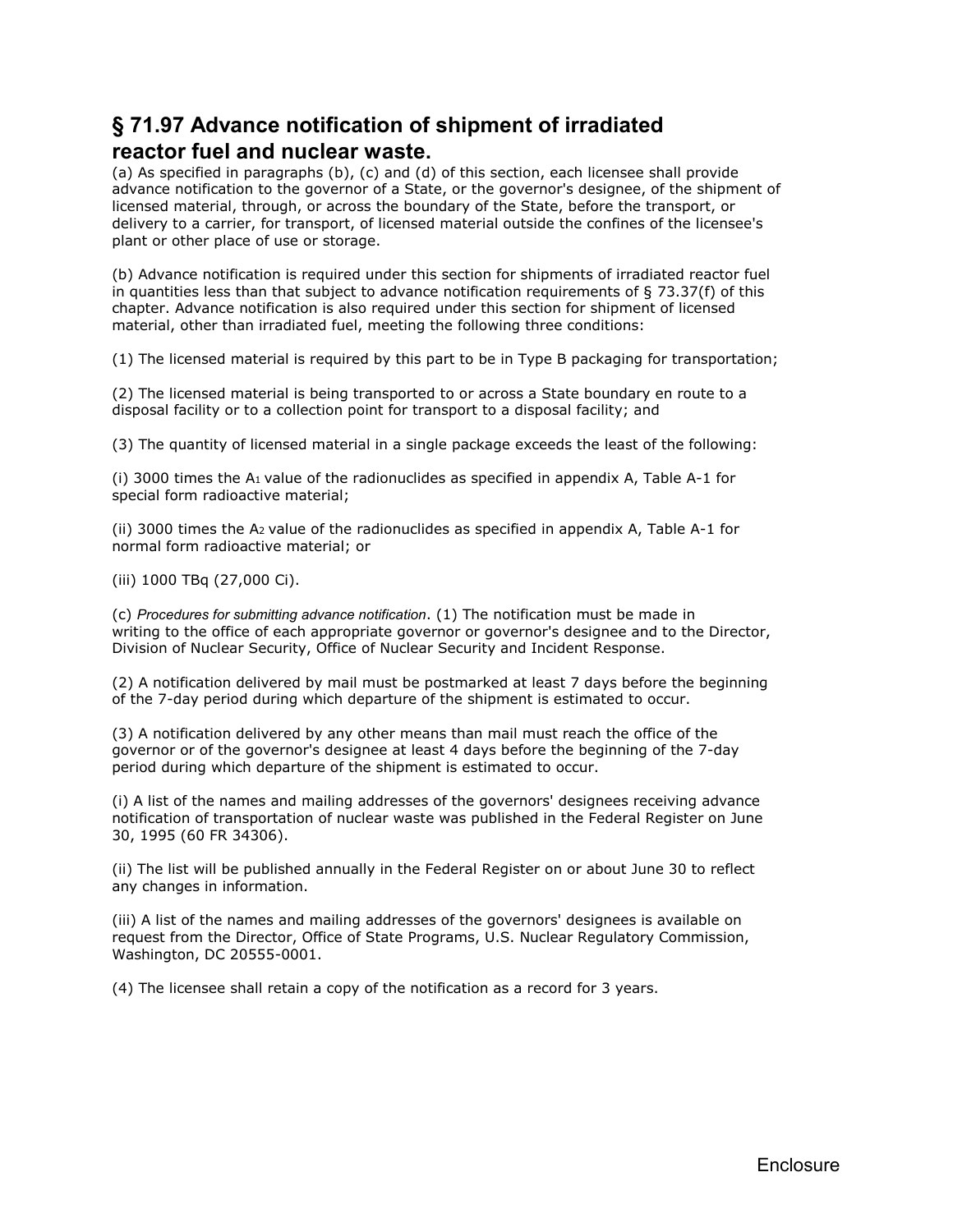(d) *Information to be furnished in advance notification of shipment*. Each advance notification of shipment of irradiated reactor fuel or nuclear waste must contain the following information:

(1) The name, address, and telephone number of the shipper, carrier, and receiver of the irradiated reactor fuel or nuclear waste shipment;

(2) A description of the irradiated reactor fuel or nuclear waste contained in the shipment, as specified in the regulations of DOT in 49 CFR 172.202 and 172.203(d);

(3) The point of origin of the shipment and the 7-day period during which departure of the shipment is estimated to occur;

(4) The 7-day period during which arrival of the shipment at State boundaries is estimated to occur;

(5) The destination of the shipment, and the 7-day period during which arrival of the shipment is estimated to occur; and

(6) A point of contact, with a telephone number, for current shipment information.

(e) *Revision notice*. A licensee who finds that schedule information previously furnished to a governor or governor's designee, in accordance with this section, will not be met, shall telephone a responsible individual in the office of the governor of the State or of the governor's designee and inform that individual of the extent of the delay beyond the schedule originally reported. The licensee shall maintain a record of the name of the individual contacted for 3 years.

(f) *Cancellation notice*. (1) Each licensee who cancels an irradiated reactor fuel or nuclear waste shipment for which advance notification has been sent shall send a cancellation notice to the governor of each State or to the governor's designee previously notified, and to the Director, Division of Nuclear Security, Office of Nuclear Security and Incident Response.

(2) The licensee shall state in the notice that it is a cancellation and identify the advance notification that is being canceled. The licensee shall retain a copy of the notice as a record for 3 years.

[60 FR 50264, Sept. 28, 1995, as amended at 67 FR 3586, Jan. 25, 2002; 68 FR 58818, Oct. 10, 2003]

# **§ 73.37 Requirements for physical protection of irradiated reactor fuel in transit.**

(a) *Performance objectives*. (1) Each licensee who transports, or delivers to a carrier for transport, in a single shipment, a quantity of irradiated reactor fuel in excess of 100 grams in net weight of irradiated fuel, exclusive of cladding or other structural or packaging material, which has a total external radiation dose rate in excess of 100 rems per hour at a distance of 3 feet from any accessible surface without intervening shielding, shall establish and maintain, or make arrangements for, and assure the proper implementation of, a physical protection system for shipments of such material that will achieve the following objectives"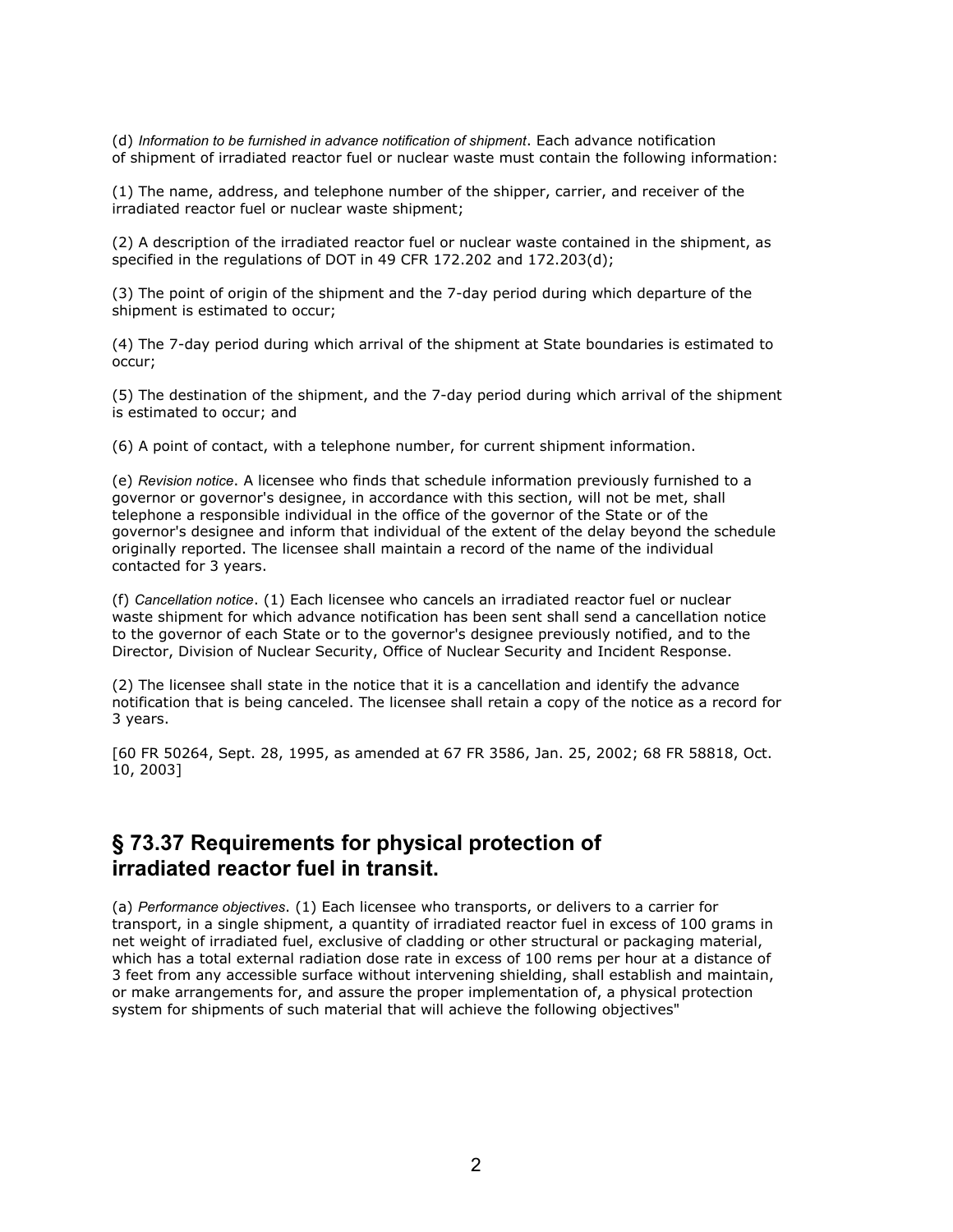(i) Minimize the possibilities for radiological sabotage of spent fuel shipments, especially within heavily populated areas; and

(ii) Facilitate the location and recovery of spent fuel shipments that may have come under the control of unauthorized persons.

(2) To achieve these objectives, the physical protection shall:

(i) Provide for early detection and assessment of attempts to gain unauthorized access to, or control over, spent fuel shipments;

(ii) Provide for notification to the appropriate response forces of any spent fuel shipment sabotage attempts; and

(iii) Impede attempts at radiological sabotage or spent fuel shipments within heavily populated areas, or attempts to illicitly move such shipments into heavily populated areas, until response forces arrive.

(b) *General requirements*. To achieve the performance objectives of paragraph (a) of this section, a physical protection system established and maintained, or arranged for, by the licensee shall:

(1) Provide for notification of the Nuclear Regulatory Commission in advance of each shipment, in accordance with § 73.72 of this part.

(2) Include and retain a copy of current procedures for coping with circumstances that threaten deliberate damage to a spent fuel shipment and with other safeguards emergencies as a record for three years after the close of period for which the licensee possesses the special nuclear material under each license for which the procedures were developed and, if any portion of the procedures is superseded, retain the superseded material for three years after each change.

(3) Include instructions for each escort and retain a copy of the current instructions as a record for three years after the close of period for which the licensee possesses the special nuclear material under each license that authorizes the activity that requires the instruction and retain any superseded material for three years after each change. The instructions must direct that, upon detection of the abnormal presence of unauthorized persons, vehicles, or vessels in the vicinity of a spent fuel shipment or upon detection of a deliberately induced situation that has the potential for damaging a spent fuel shipment, the escort will:

(i) Determine whether or not a threat exists;

(ii) Assess the extent of the threat, if any;

(iii) Inform local law enforcement agencies of the threat and request assistance; and

(iv) Implement the procedures developed in accordance with paragraph  $(b)(2)$  of this section.

(4) Include a communications center at a designated location, which will be staffed continuously by at least one individual who will monitor the progress of the spent fuel shipment and will notify the appropriate agencies in the event a safeguards emergency should arise.

(5) Provide for maintenance of a written log by the escorts and communications center personnel for each spent fuel shipment, which will include information describing the shipment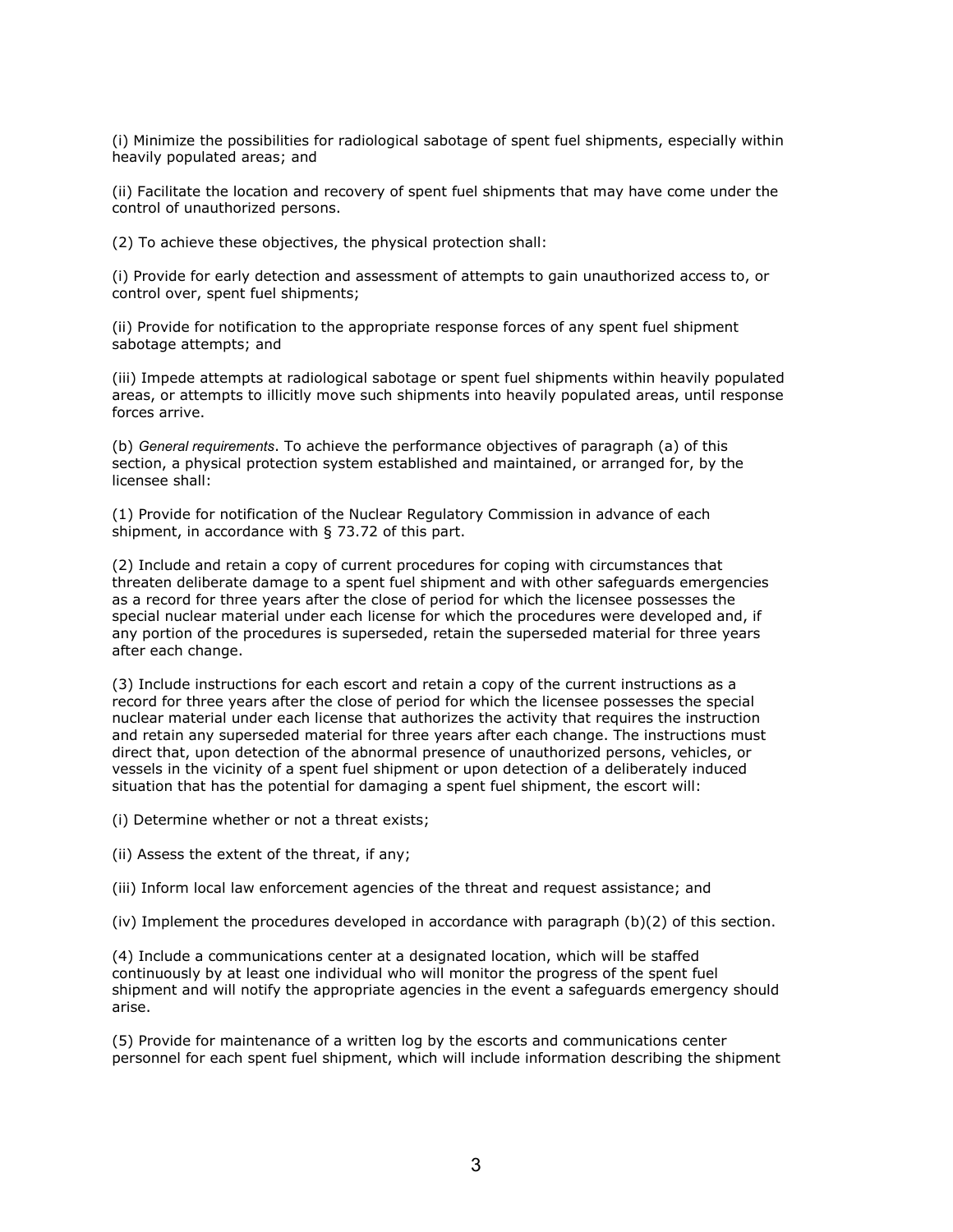and significant events that occur during the shipment, and will be available for review by authorized NRC personnel for a period of at least three years following completion of the shipment.

(6) Provide that arrangements have been made with local law enforcement agencies along the routes of road and rail shipments, and at U.S. ports where vessels carrying spent fuel shipments are docked, for their response to an emergency or a call for assistance.

(7) Provide for advance approval by the NRC of the routes used for road and rail shipments of spent fuel, and of any U.S. ports where vessels carrying spent fuel shipments are scheduled to stop.

(8) Provide that shipments are planned so that scheduled intermediate stops are avoided to the extent practicable.

(9) Provide that at least one escort maintains visual surveillance of the shipment during periods when the shipment vehicle is stopped, or the shipment vessel is docked.

(10) Provide that escorts (other than members of local law enforcement agencies, or ship's officers serving as unarmed escorts) have successfully completed the training required by appendix D of this part.

(11) Provide that shipment escorts make calls to the communications center at least every 2 hours to advise of the status of the shipment for road and rail shipments, and for sea shipments while shipment vessels are docked at U.S. ports.

(c) *Shipments by road*. In addition to the provisions of paragraph (b), the physical protection system for any portion of a spent fuel shipment that is by road shall provide that:

(1) A transport vehicle within a heavily populated area is:

(i) Occupied by at least two individuals, one of whom serves as escort, and escorted by an armed member of the local law enforcement agency in a mobile unit of such agency; or

(ii) Led by a separate vehicle occupied by at least one armed escort, and trailed by a third vehicle occupied by at least one armed escort.

(2) A transport vehicle not within any heavily populated area is:

(i) Occupied by at least one driver and one other individual who serves as escort; or

(ii) Occupied by a driver and escorted by a separate vehicle occupied by at least two escorts; or

(iii) Escorted as set forth in paragraph  $(c)(1)$  of this section.

(3) Escorts have the capability of communicating with the communications center, local law enforcement agencies, and one another, through the use of:

(i) A citizens band (CB) radio available in the transport vehicle and in each escort vehicle;

(ii) A radiotelephone or other NRC-approved equivalent means of two-way voice communications available in the transport vehicle or in an escort vehicle committed to travel the entire route; and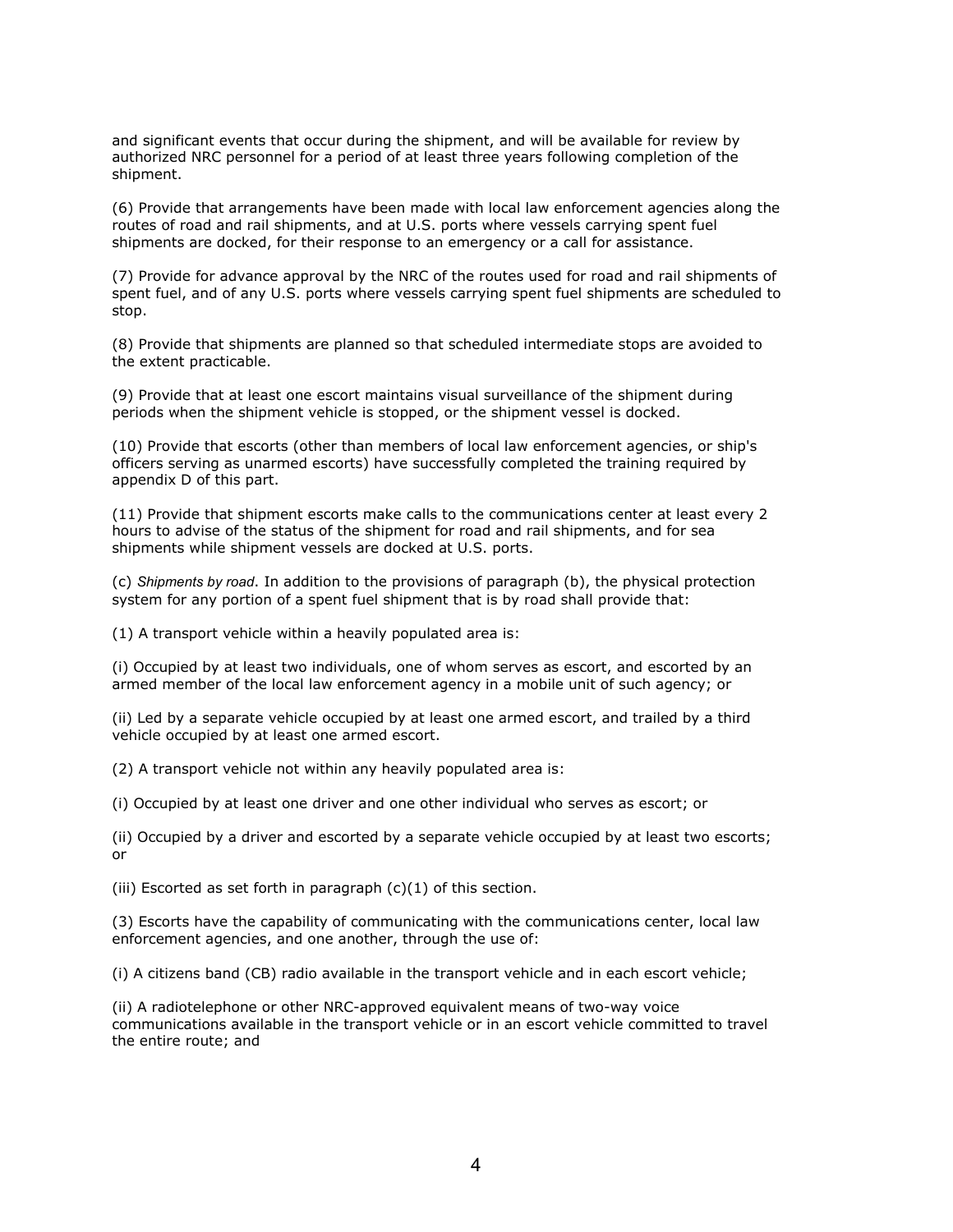(iii) Citizens band (CB) radio and normal local law enforcement agency radio communications in any local law enforcement agency mobile units used for escort purposes.

(4) The transport is equipped with NRC-approved features that permit immobilization of the cab or cargo-carrying portion of the vehicle.

(5) The transport vehicle driver has been familiarized with, and is capable of implementing, transport vehicle immobilization, communications, and other security procedures.

(d) *Shipments by rail*. In addition to the provisions of paragraph (b), the physical protection system for any portion of a spent fuel shipment that is by rail shall provide that;

(1) A shipment car within a heavily populated area is accompanied by two armed escorts (who may be members of a local law enforcement agency), at least one of whom is stationed at a location on the train that will permit observation of the shipment car while in motion.

(2) A shipment car not within any heavily populated area is accompanied by at least one escort stationed at a location on the train that will permit observation of the shipment car while in motion.

(3) Escorts have the capability of communicating with the communications center and local law enforcement agencies through the use of a radiotelephone, or other NRC-approved equivalent means of two-way voice communications, which shall be available on the train.

(e) *Shipments by sea*. In addition to the provisions of paragraph (b), the physical protection system for any portion of a spent fuel shipment that is by sea shall provide that:

(1) A shipment vessel, while docked at a U.S. port within a heavily populated area, is protected by:

(i) Two armed escorts stationed on board the shipment vessel, or stationed on the dock at a location that will permit observation of the shipment vessel; or

(ii) A member of a local law enforcement agency, equipped with normal LLEA radio communications, who is stationed on board the shipment vessel, or on the dock at a location that will permit observation of the shipment vessel.

(2) A shipment vessel, while within U.S. territorial waters, or while docked at a U.S. port not within a heavily populated area, is accompanied by an escort, who may be an officer of the shipment vessel's crew, who will assure that the shipment is unloaded only as authorized by the licensee.

(3) Escorts have the capability of communicating with the communications center and local law enforcement agencies through the use of a radiotelephone, or other NRC-approved equivalent means of two-way voice communications.

(f) Prior to the transport of spent fuel within or through a state a licensee subject to this section shall notify the governor or the governor's designee. The licensee shall comply with the following criteria in regard to a notification:

(1) The notification must be in writing and sent to the office of each appropriate governor or the governor's designee. A notification delivered by mail must be postmarked at least 7 days before transport of a shipment within or through the state. A notification delivered by messenger must reach the office of the governor or the governor's designee at least 4 days before transport of a shipment within or through the state. A list of the mailing addresses of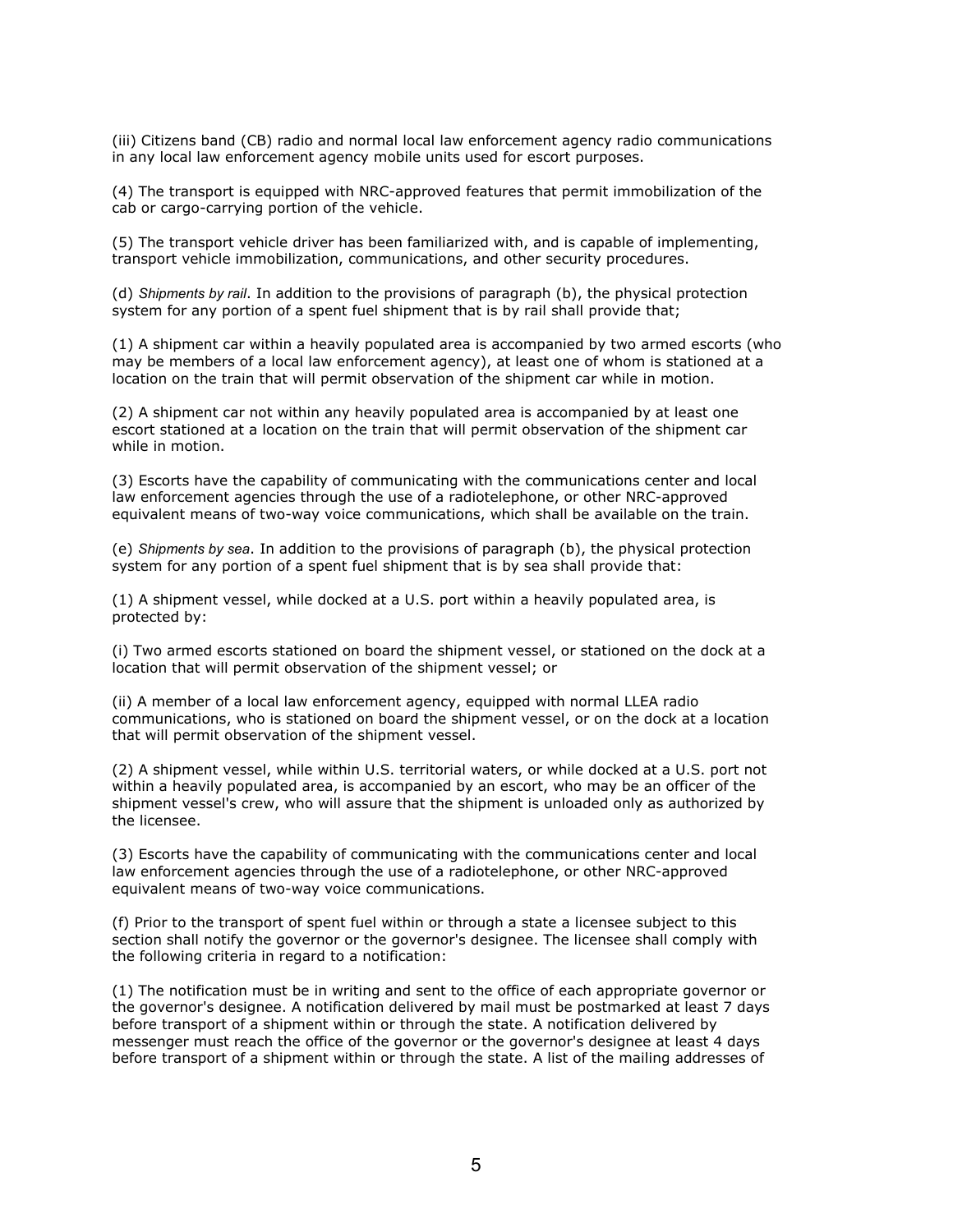governors and governors' designees is available upon request from the Director, Office of Public Affairs, U.S. Nuclear Regulatory Commission, Washington, DC 20555.

(2) The notification must include the following information:

(i) The name, address, and telephone number of the shipper, carrier and receiver.

(ii) A description of the shipment as specified by the Department of Transportation in 49 CFR § 172.202 and § 172.203(d).

(iii) A listing of the routes to be used within the state.

(iv) A statement that the information described below in  $\S$  73.37(f)(3) is required by NRC regulations to be protected in accordance with the requirements of §§ 73.21 and 73.22.

(3) The licensee shall provide the following information on a separate enclosure to the written notification:

(i) The estimated date and time of departure from the point of origin of the shipment.

(ii) The estimated date and time of entry into the governor's state.

(iii) For the case of a single shipment whose schedule is not related to the schedule of any subsequent shipment, a statement that schedule information must be protected in accordance with the provisions of §§ 73.21 and 73.22 until at least 10 days after the shipment has entered or originated within the state.

(iv) For the case of a shipment in a series of shipments whose schedules are related, a statement that schedule information must be protected in accordance with the provisions of §§ 73.21 and 73.22 until 10 days after the last shipment in the series has entered or originated within the state and an estimate of the date on which the last shipment in the series will enter or originate within the state.

(4) A licensee shall notify by telephone or other means a responsible individual in the office of the governor or in the office of the governor's designee of any schedule change that differs by more than 6 hours from the schedule information previously furnished in accordance with § 73.37(f)(3), and shall inform that individual of the number of hours of advance or delay relative to the written schedule information previously furnished.

(g) State officials, state employees, and other individuals, whether or not licensees of the Commission, who receive schedule information of the kind specified in § 73.37(f)(3) shall protect that information against unauthorized disclosure as specified in §§ 73.21 and 73.22.

[45 FR 37408, June 3, 1980, as amended at 47 FR 603, Jan. 6, 1982; 52 FR 31613, Aug. 21, 1987; 53 FR 19257, May 27, 1988; 60 FR 24552, May 9, 1995; 73 FR 63579, Oct. 24, 2008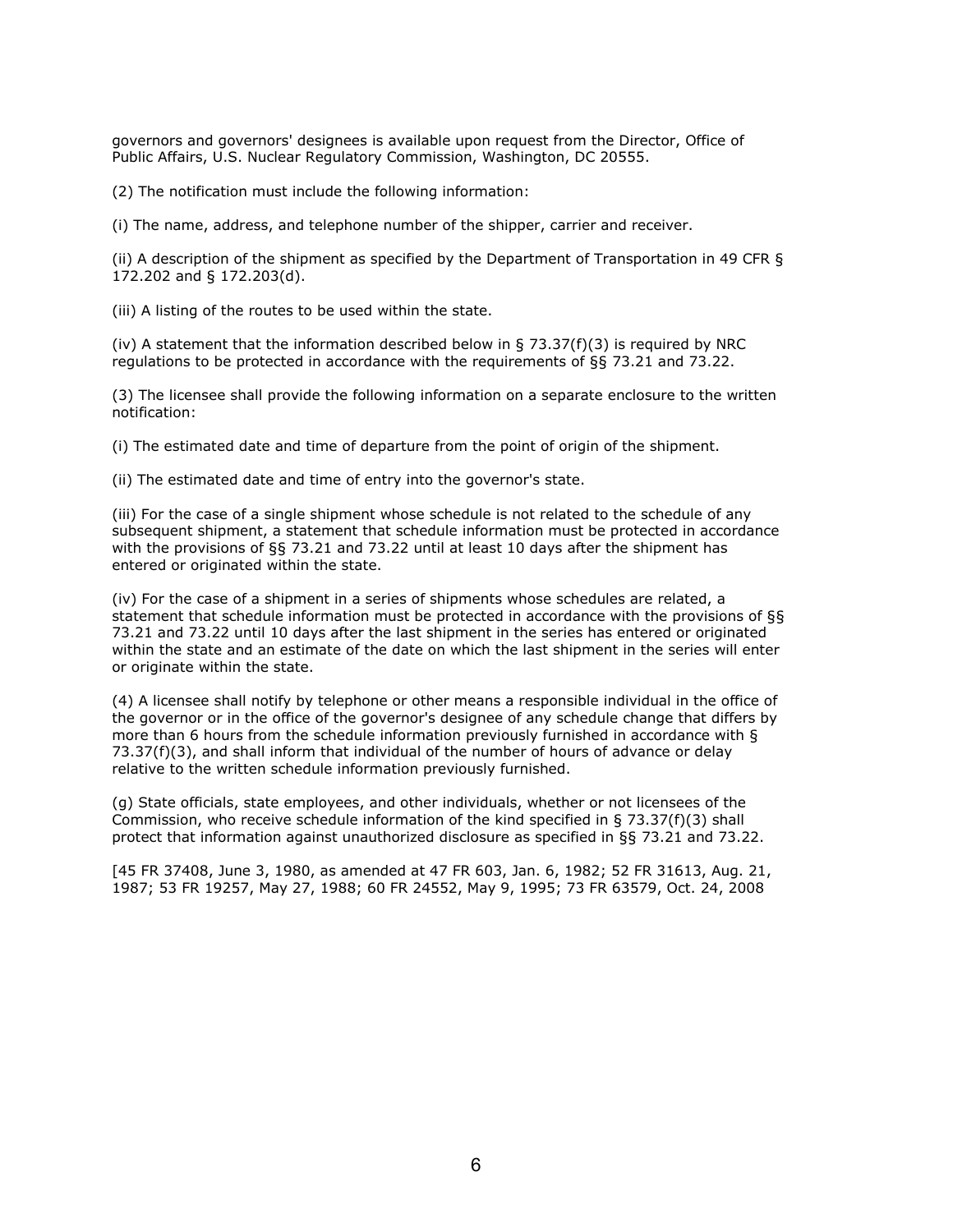# **Appendix B Sample** *Federal Register* **Notice**

## [DATE]

| MEMORANDUM TO: | [NAME], Chief<br>Rulemaking and Directives Branch<br><b>Division of Administrative Services</b><br><b>Office of Administration</b>                            |
|----------------|---------------------------------------------------------------------------------------------------------------------------------------------------------------|
| FROM:          | [NAME], Director<br>Division of Intergovernmental Liaison<br>and Rulemaking<br>Office of Federal and State Materials<br>and Environmental Management Programs |

SUBJECT: FEDERAL REGISTER NOTICE

Enclosed for filing and publication in the *Federal Register* are the original and four copies of the following notice:

> United States Nuclear Regulatory Commission Governors' Designees Receiving Advance Notification of Transportation of Nuclear Waste

We have also included in the *Federal Register* notice a web link for accessing current State contact information throughout the year at http://nrc-stp.ornl.gov/special/designee.pdf.

The ADAMS accession number for this notice is: MLXXXXXXXX. We have given you owner's rights.

Please have the notice published in the *Federal Register* on June 30, YYYY.

Enclosure: *Federal Register* Notice

CONTACT: [ILB Staff Member], DILR/FSME [301-XXX-XXXX]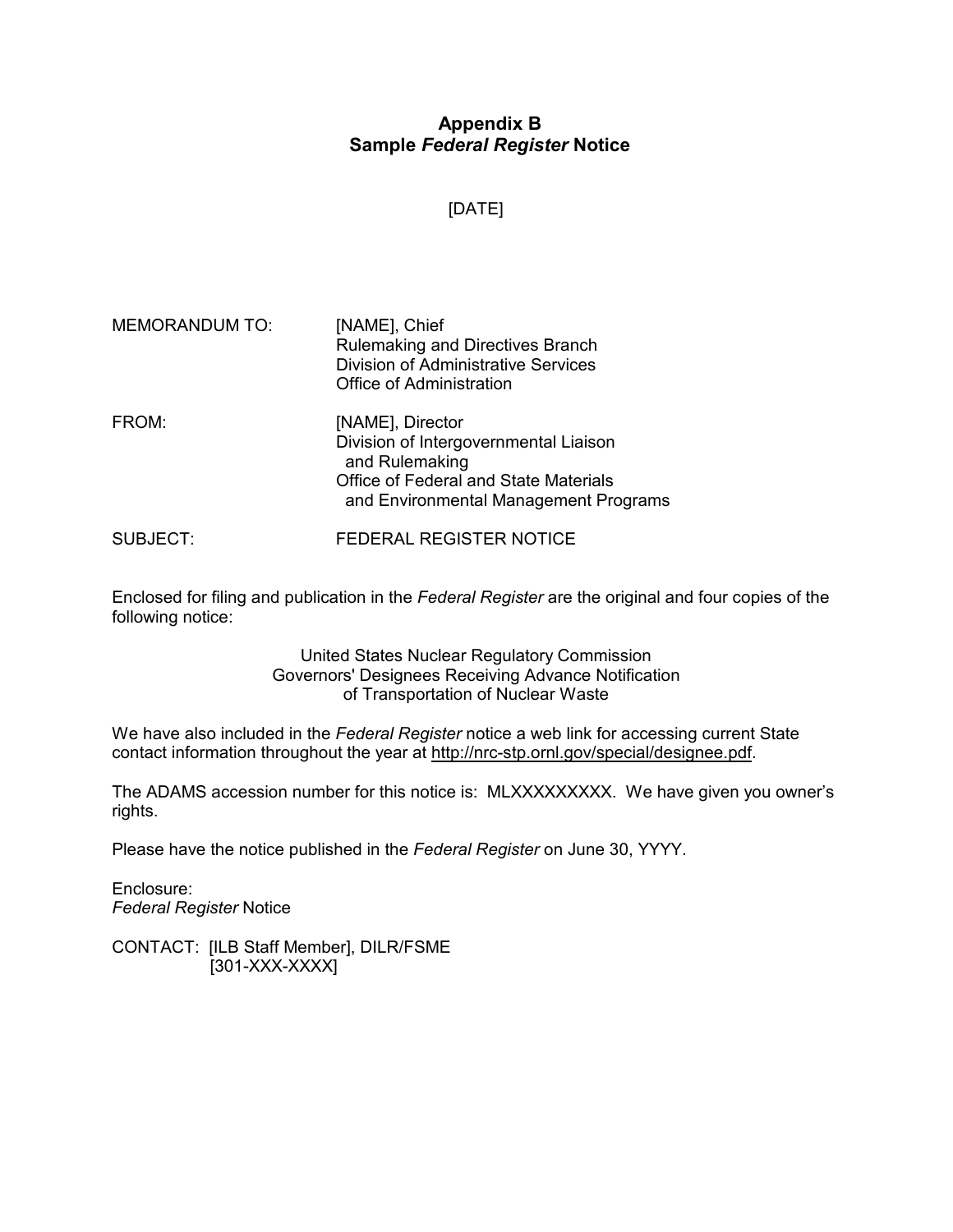# **Appendix B (Continued)**

Distribution:<br>DILR r/f DILR r/f DCD (SP02) RSLOs (6) [Appropriate Staff], NSIR/DSP

[Appropriate Staff], NSIR/DSO [Appropriate Staff], FSME

### **MLXXXXXXXXX**

| <b>OFFICE</b> | DILR                                | DILR     | DILR              | DILR       |
|---------------|-------------------------------------|----------|-------------------|------------|
| <b>NAME</b>   | [ILB Staff Member]   [Branch Chief] |          | [Deputy Director] | [Director] |
| <b>IDATE</b>  | MM/DD/YY                            | MM/DD/YY | MM/DD/YY          | MM/DD/YY   |

OFFICIAL RECORD COPY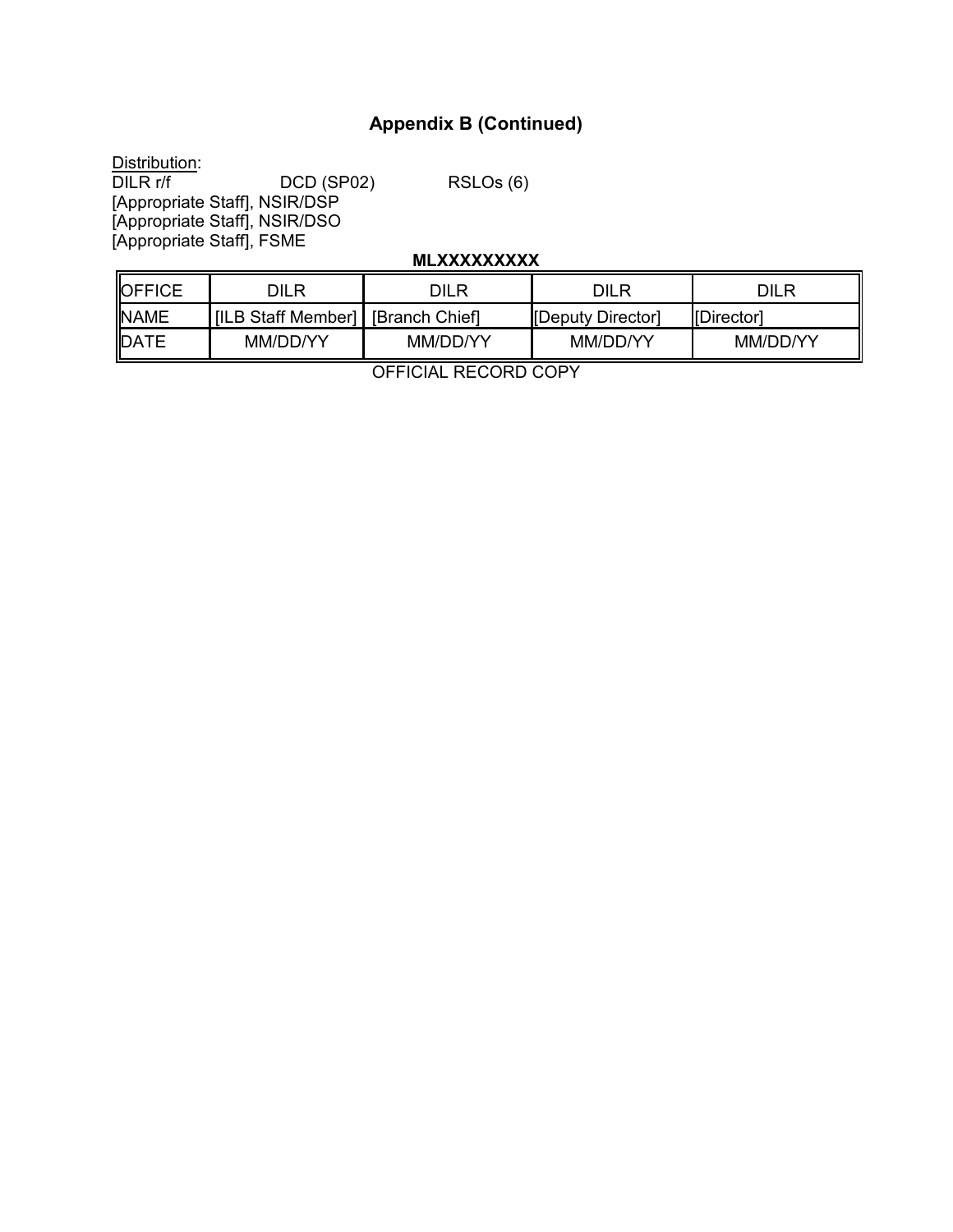### **Appendix B (Continued)**

#### UNITED STATES NUCLEAR REGULATORY COMMISSION

 Governors' Designees Receiving Advance Notification of Transportation of Nuclear Waste

On January 6, 1982 (47 FR 596 and 47 FR 600), the U.S. Nuclear Regulatory Commission (NRC) published in the *Federal Register* final amendments to 10 CFR Parts 71 and 73 (effective July 6, 1982), that require advance notification to Governors or their designees by NRC licensees prior to transportation of certain shipments of nuclear waste and spent fuel. The advance notification covered in Part 73 is for spent nuclear reactor fuel shipments and the notification for Part 71 is for large quantity shipments of radioactive waste (and of spent nuclear reactor fuel not covered under the final amendment to 10 CFR Part 73).

The following list updates the names, addresses, and telephone numbers of those individuals in each State who are responsible for receiving information on nuclear waste shipments. The list will be published annually in the *Federal Register* on or about June 30, to reflect any changes in information. Current State contact information can also be accessed throughout the year at http://nrc-stp.ornl.gov/special/designee.pdf.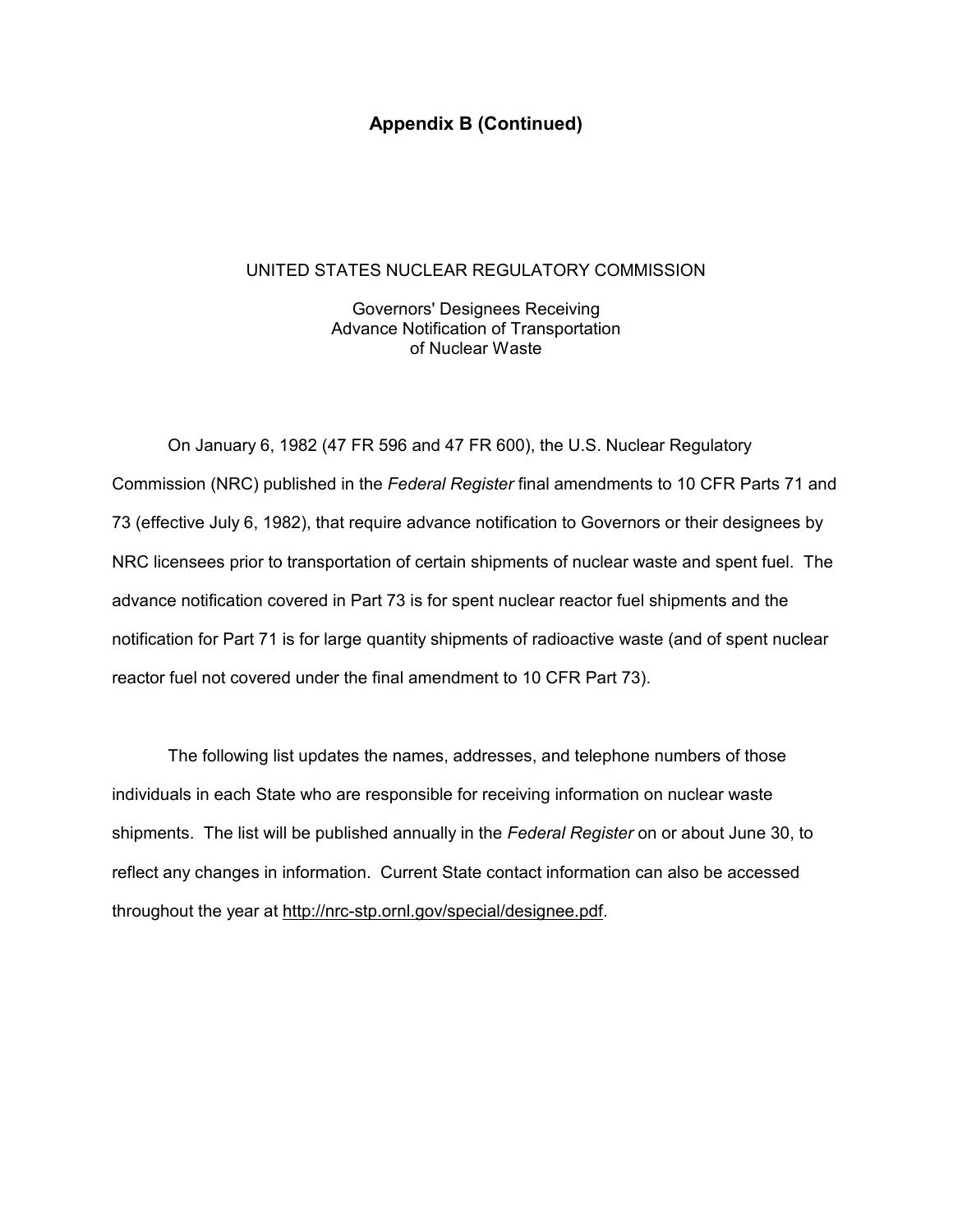# **Appendix B (Continued)**

Questions regarding this matter should be directed to [ILB Staff Member], Office of Federal and State Materials and Environmental Management Programs, U.S. Nuclear Regulatory Commission, Washington, DC 20555, by e-mail at [firstname.lastname@nrc.gov] or by telephone at [301-XXX-XXXX].

Dated at Rockville, Maryland this XX<sup>th</sup> day of June YYYY.

For the U.S. Nuclear Regulatory Commission.

 [Name], Director Division of Intergovernmental Liaison and Rulemaking, Office of Federal and State Materials and Environmental Management Programs

[See ADAMS ML091750004 for *Federal Register* Notice published in 2009 which contains list of governors' designees]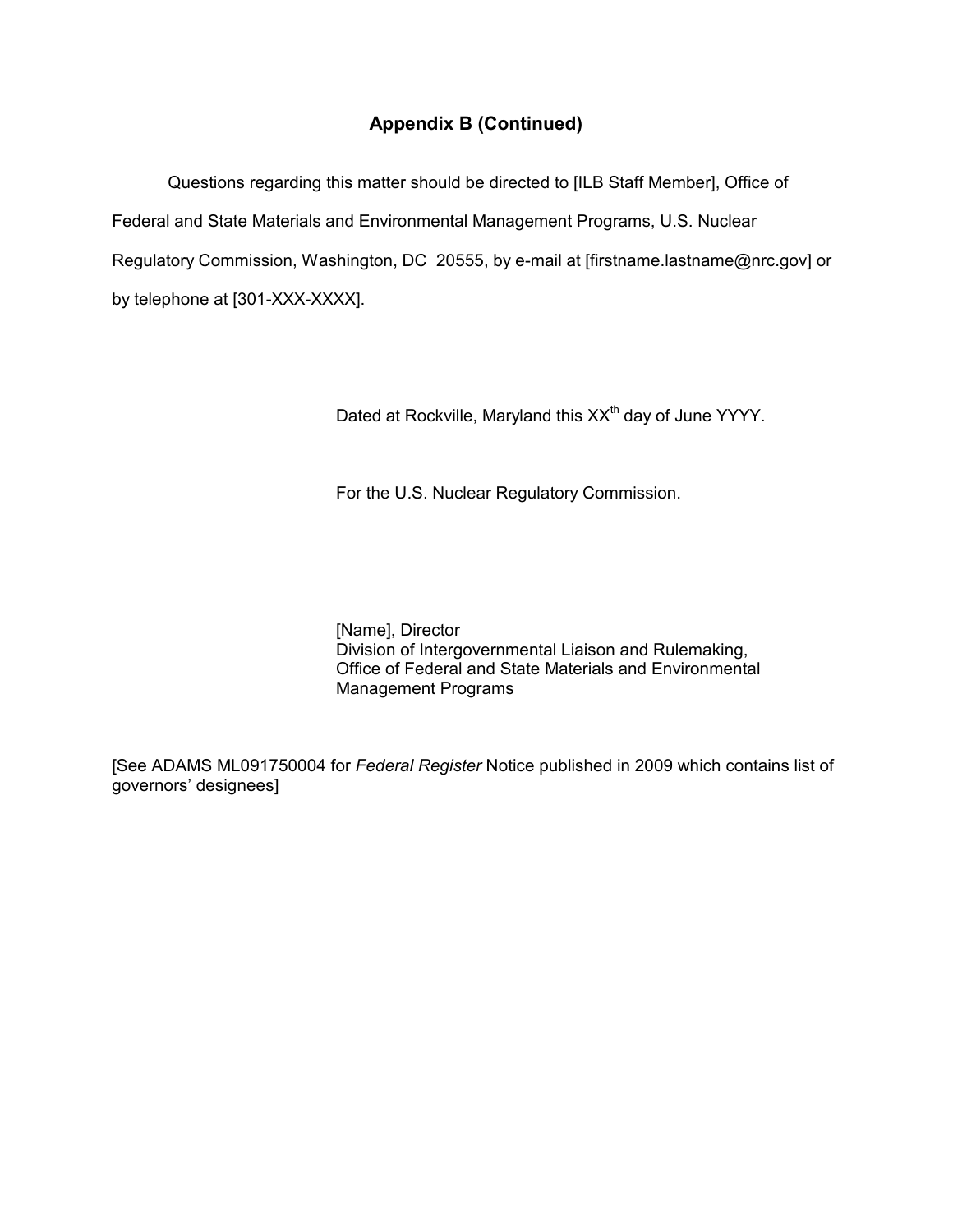# **Appendix C Sample Item of Interest from DILR to the EDO**

# [DATE]

| MEMORANDUM TO: [NAME], Director | Program Planning, Budgeting<br>and Program Analysis Staff<br>Office of Federal and State Materials<br>and Environmental Management Programs                          |
|---------------------------------|----------------------------------------------------------------------------------------------------------------------------------------------------------------------|
| FROM:                           | [NAME], Director<br>Division of Intergovernmental Liaison<br>and Rulemaking<br><b>Office of Federal and State Materials</b><br>and Environmental Management Programs |
| <b>SUBJECT:</b>                 | <b>ITEMS OF INTEREST</b>                                                                                                                                             |

Enclosed is an Item of Interest from the Division of Intergovernmental Liaison and Rulemaking for the week ending [DATE after on or about June 30, YYYY].

Enclosure: Item of Interest